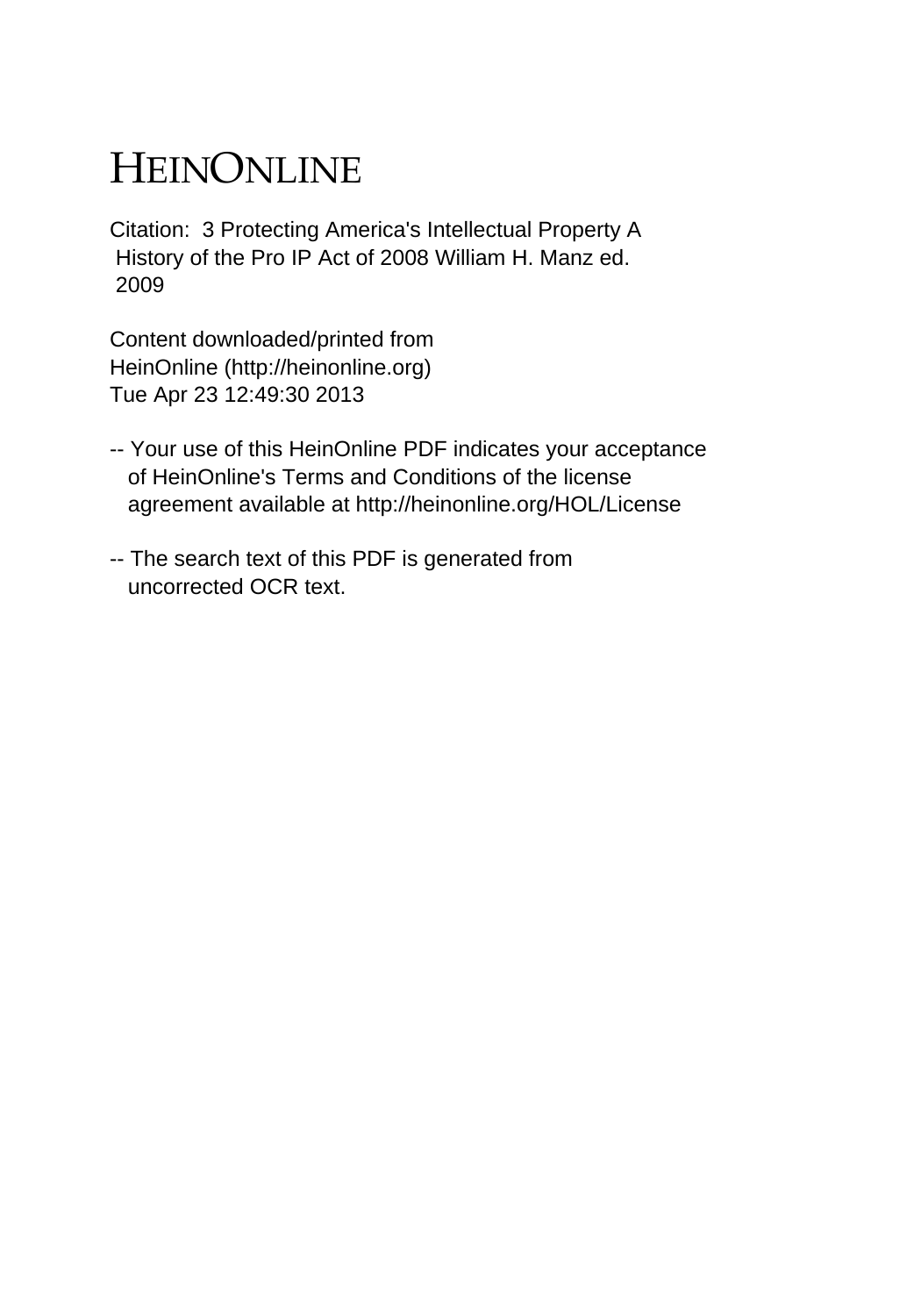### **TABLE OF DOCUMENTS**

#### **VOLUME 3**

#### **Part VII - Related Hearings** *continued*

- **Doe. No. 37** *International IPR Report Card: Assessing U.S. Government and Industry Efforts to Enhance Chinese and Russian Enforcement of Intellectual Property Rights,* hearing before the House Judiciary Committee (Dec. **7,** 2005).
- *STOP! A Progress Report on Protecting and Enforcing Intellectual Property Rights Here and Abroad,* hearing before the Subcommittee on Oversight on Government Management, the Federal Workforce, and D.C. of the Senate Committee on Homeland Security and Governmental Affairs (July 26, 2006). Doe. No. **38**
- *The Internet and the College Campus: How the Entertainment Industry and Higher Education Are Working to Combat Illegal Piracy,* hearing before the Subcommittee on 21st Century Competitiveness of the House Committee on Education and Workforce (Sept. 26, 2006). **Doe. No. 39**
- *An Update: Piracy on University Networks,* hearing before the House Judiciary Committee (Mar. 8, 2007). **Doc. No. 40**
- **Doc. No. 41** *The Role of Technology in Reducing Illegal Filesharing: A University Perspective,* hearing before the House Committee on Science and Technology (June 5, 2007).
- *International Piracy: The Challenges of Protecting Intellectual Property in the 21st Century,* hearing before the Subcommittee on Courts, the Internet, and Intellectual Property of the House Judiciary Committee (Oct. 18, 2007). **Doc. No. 42**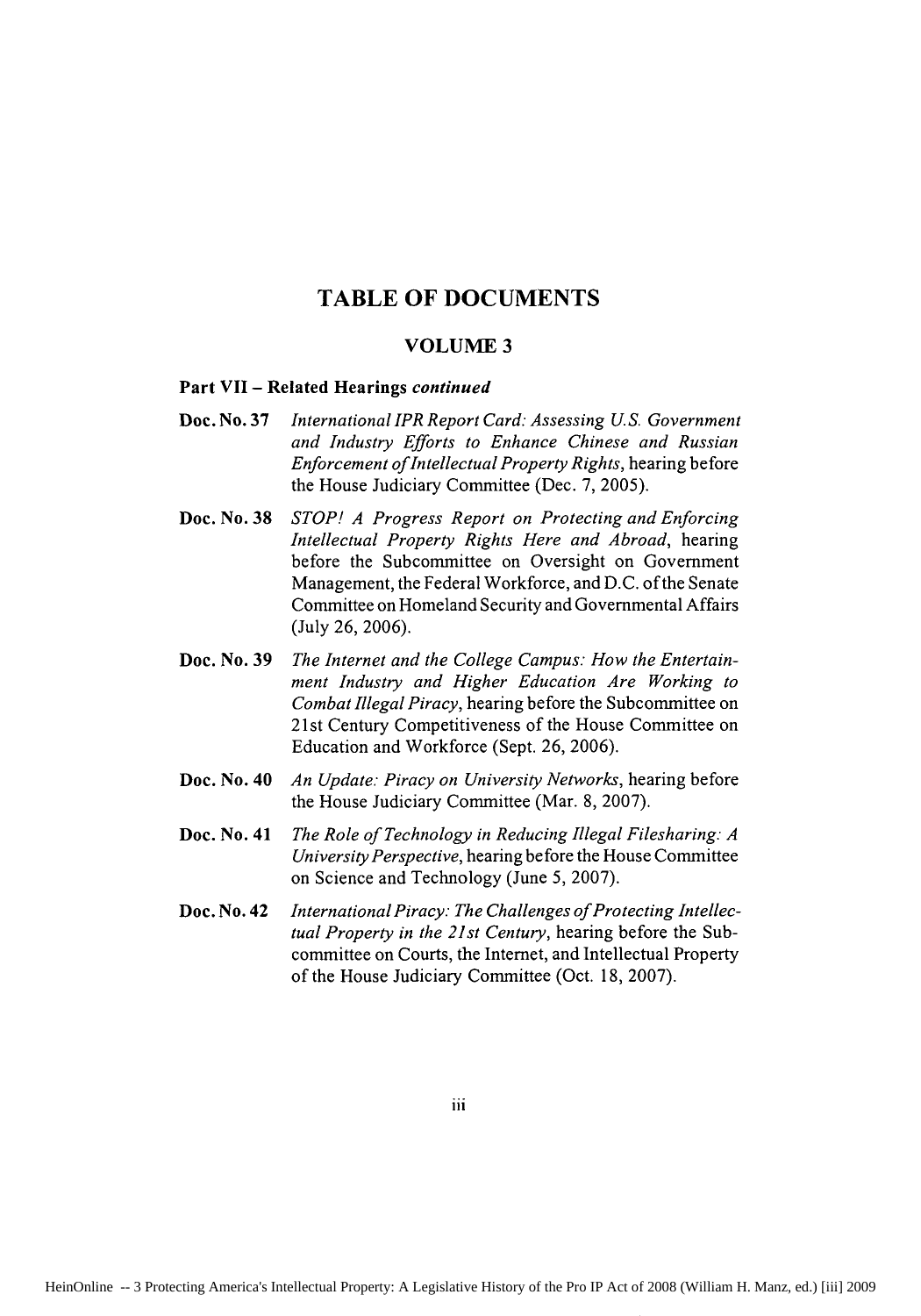Doc. No. 43 *Prioritizing Resources and Organization for Intellectual Property Act of2008,* hearings before the Subcommittee on Courts, the Internet, and Intellectual Property of the House Judiciary Committee (Dec. 13, 2007).

#### Part VIII **-** Miscellaneous

- Doc. No. 44 CBO Cost Estimate for H.R. 4279 (May 5, 2008).
- Doc. No. 45 CBO Cost Estimate for **S. 3325** (Oct. **1, 2008).**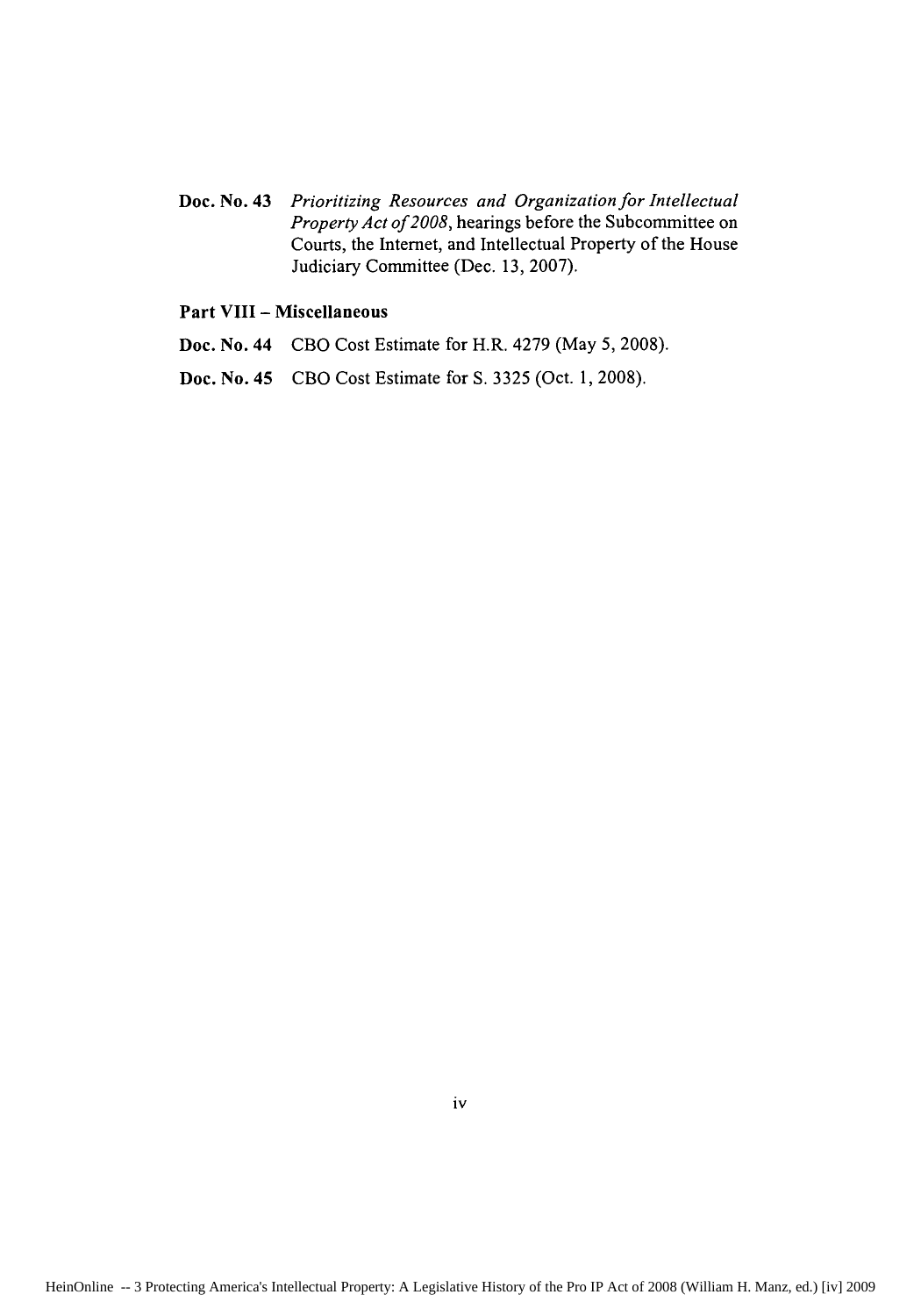## **DOCUMENT NO. 37**